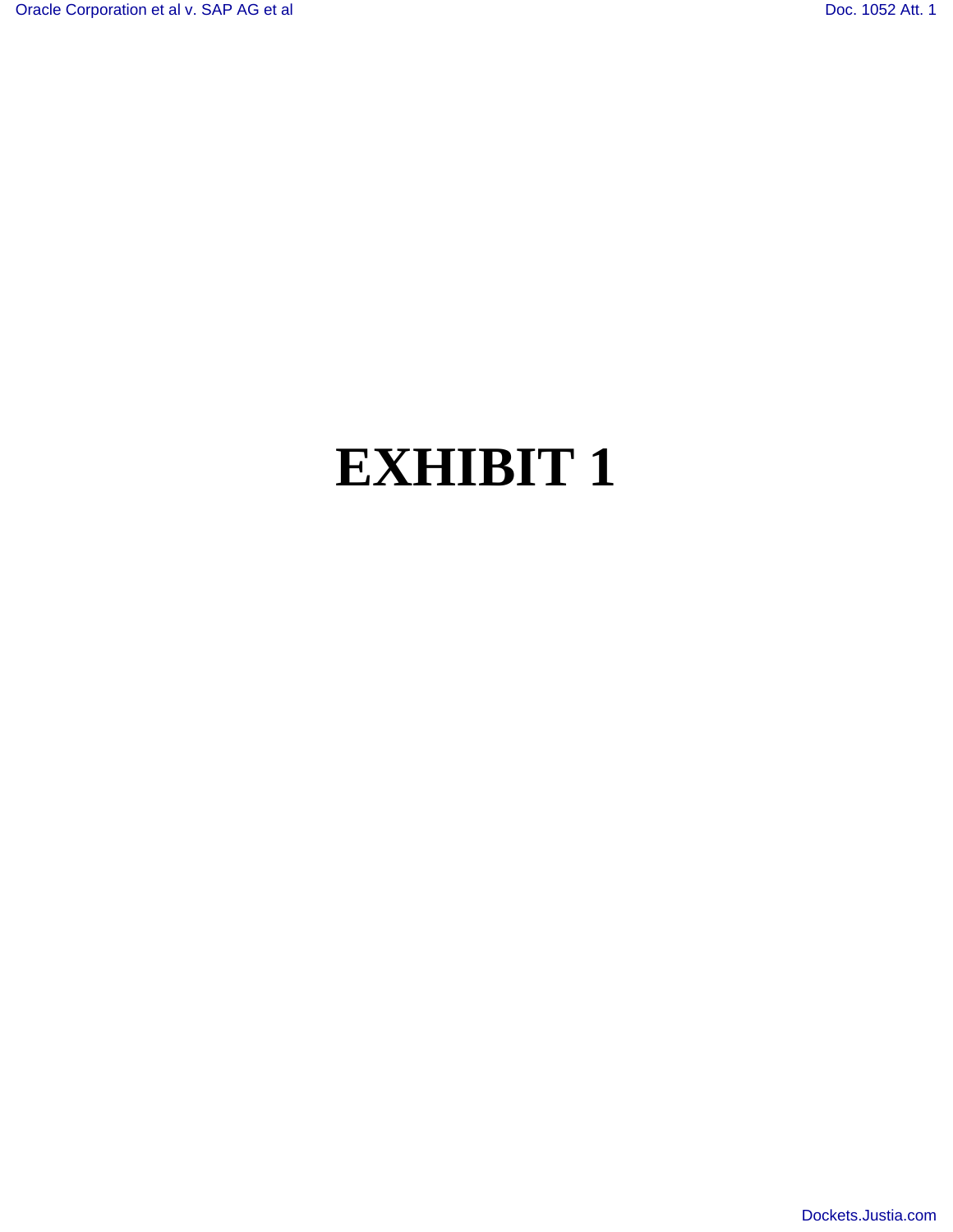#### **ESCROW AGREEMENT**

 THIS ESCROW AGREEMENT (as the same may be amended or modified from time to time pursuant hereto, this "*Agreement*") is made and entered into as of March \_\_\_, 2011, ("*Effective Date*") by and among (i) SAP America, Inc., a Delaware corporation, (ii) TomorrowNow, Inc., a Texas corporation, (iii) SAP AG, a company organized under the laws of Germany (SAP America, Inc., TomorrowNow, Inc. and SAP AG, collectively, "*SAP*"), (iv) Oracle International Corporation, a California Corporation ("*Oracle*") (Oracle and SAP each sometimes referred to individually as "*Party*" or collectively as the "*Parties*"), and (v) JPMorgan Chase Bank, National Association ("*JPMC*," the "*Administrator*" or the "*Escrow Agent*").

**WHEREAS**, SAP has agreed to make a deposit to be held in escrow subject to the terms and conditions set forth herein.

**NOW THEREFORE**, in consideration of the foregoing and of the mutual covenants hereinafter set forth, the Parties hereto agree as follows:

1. **Appointment**. The Parties hereby appoint JPMC as their escrow agent and administrator for the specified purposes set forth herein, and JPMC hereby accepts such appointment under the terms and conditions set forth herein.

2. **Escrow Fund.** SAP agrees that it or one of its subsidiaries will deposit with the Escrow Agent on the Effective Date the sum of \$1,325,033,547 (the "*Escrow Deposit*"), which is equal to the sum of (i) the amount of the judgment (the "*Judgment*") entered by the United States District Court for the Northern District of California ("*District Court*") against SAP and certain of its affiliates and in favor of Oracle in the case captioned *Oracle USA, Inc. et al. v. SAP AG, et al.* (the "*Case*") on February 2, 2011 in the amount of \$1,314,751,797 (which is inclusive of damages in the amount of \$1,300,000,000 and prejudgment interest in the amount of \$14,751,797) and (ii) postjudgment interest on the amount of the Judgment for a three year period commencing on March  $\Box$ , 2011, and ending March <sup>1</sup>, 2014, at the statutory rate of .26% provided for by 28 U.S.C. § 1961, computed and accrued daily and compounded annually. Until March  $\Box$ , 2014, the amount of the Judgment plus the interest described in clause (ii) above shall be the "*Minimum Escrow Amount*." After March 1, 2014, the Minimum Escrow Amount on any given date shall be the amount of the Judgment plus all interest accrued through that date plus one additional month with all such interest accruing at the statutory post-judgment interest rate of .26% computed daily and compounded annually. If escrowed funds are paid to Oracle in full or in partial satisfaction of the Judgment, the Minimum Escrow Amount shall be reduced by the dollar amount of such payments to Oracle. The Escrow Agent shall hold the Escrow Deposit and, subject to the terms and conditions hereof, shall invest and reinvest the Escrow Deposit and the proceeds thereof (the "*Escrow Fund*") as directed in Section 3. SAP shall make such additional deposits to the Escrow Fund as required to bring the Escrow Fund up to the Minimum Escrow Amount within one month after receiving notice from Oracle that the Escrow Fund is below the Minimum Escrow Amount. Further, on March  $\blacksquare$ , 2014 and on a monthly basis thereafter until the Termination Date, SAP shall deposit in the Escrow Fund the additional amount of money required so that the Escrow Fund is equal to the Minimum Escrow Amount including the amount of additional interest accrued (at the rate identified above) to the time of determination. JPMC shall have no duty to solicit any payments which may be due it or for the Escrow Deposit, nor shall the Escrow Agent have any duty or obligation to confirm or verify that the amounts deposited with it hereunder are sufficient to meet the Minimum Escrow Amount.

3. **Investment of Escrow Fund.** During the term of this Agreement, the Escrow Fund shall be invested in a JPMorgan Money Market Deposit Account ("*MMDA*") or Cash Compensation Account at JPMorgan Chase Bank, NA ("*Cash Compensation Account*") (each as described in the fact sheet delivered to the Parties contemporaneously with the execution and delivery of this Agreement), unless MMDAs or Cash Compensation Accounts are no longer offered by JPMC, in which case the Parties shall agree on alternate investments ("*Alternate Investments*") similar in quality, with respect to risk and liquidity, to the Cash Compensation Accounts or MMDAs. MMDA and Cash Compensation Accounts have rates of compensation that may vary from time to time based upon market conditions. For the avoidance of doubt, SAP agrees that the Escrow Fund shall be invested only in highly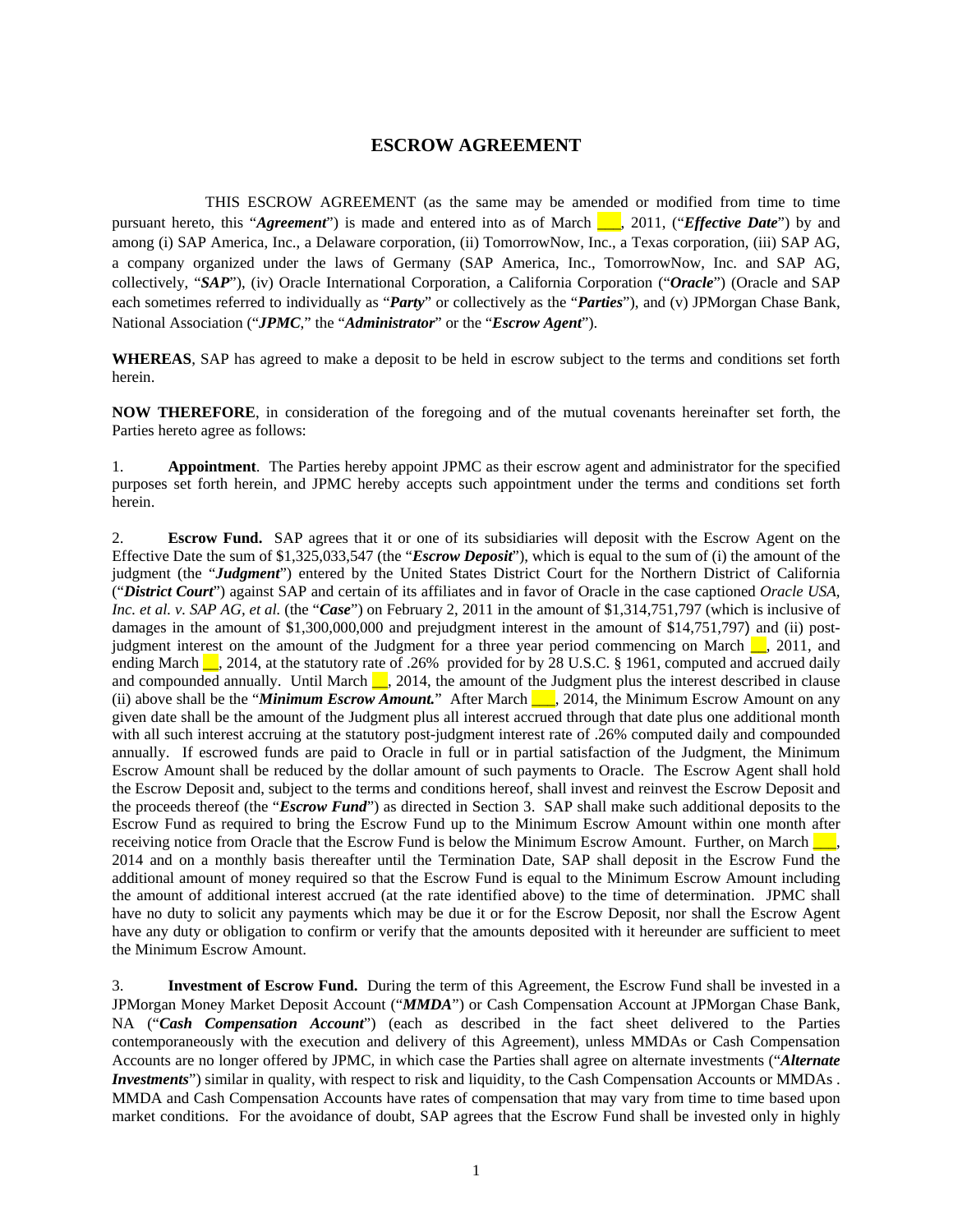liquid investments. If the Parties agree on Alternate Investments, such direction shall be made to the Escrow Agent by SAP, must be in writing and shall specify the type and identity of the investments to be purchased and/or sold, which shall be acceptable to the Escrow Agent. The Escrow Agent is hereby authorized to execute purchases and sales of investments through the facilities of its own trading or capital markets operations or those of any affiliated entity. The Escrow Agent or any of its affiliates may receive compensation with respect to any Alternative Investment directed hereunder including without limitation charging any applicable agency fee in connection with each transaction. The Parties recognize and agree that JPMC will not provide supervision, recommendations or advice relating to either the investment of moneys comprising the Escrow Fund or the purchase, sale, retention or other disposition of any investment described herein. Market values, exchange rates and other valuation information (including without limitation, market value, current value or notional value) of any non-cash investment furnished in any report or statement may be obtained from third party sources and is furnished for the exclusive use of the Parties. The Escrow Agent shall not have any liability for any loss sustained as a result of any investment in an investment made pursuant to the terms of this Agreement or as a result of any liquidation of any investment prior to its maturity or for the failure of SAP to give the Escrow Agent instructions to invest or reinvest the Escrow Fund. Loss of principal, interest or other earnings on any investment shall not reduce the amount of the Minimum Escrow Amount, and, as between Oracle and SAP, SAP shall bear all risk of any such loss. The Escrow Agent shall have the right to liquidate any investments held in order to provide funds necessary to make required payments under this Agreement. All amounts earned from a fiduciary accounting perspective or otherwise (including interest and dividends) on funds held in the Escrow Fund shall be for the account of SAP and, so long as the Minimum Escrow Amount is maintained, may be withdrawn from the Escrow Fund at the direction of SAP, as provided in Section 4(a)(vii) below. Until the Termination Date, the Escrow Agent shall send to each of SAP and Oracle an account statement on the first Business Day of each month commencing after the date of this Agreement, indicating the total amount of the Escrow Fund, the investments in which the Escrow Fund are invested, and the division of assets in that account.

#### 4. **Disposition and Termination.**

(a) Prior to the Termination Date, the Escrow Agent shall release the Escrow Fund to SAP or Oracle, as the case may be, only upon receipt by the Escrow Agent of any of the following:

> (i) a Joint Written Instruction (as defined in Section 4(e) below) to the Escrow Agent signed by SAP and Oracle, whereupon the Escrow Agent shall release funds held in the Escrow Fund to SAP or Oracle as set forth in such instruction;

> (ii) a Certification (as defined in Section 4(e) below) by Oracle that the United States Court of appeals for the Ninth Circuit has entered judgment affirming the Judgment in full on SAP's appeal (regardless of disposition of any appeal by Oracle) or dismissing SAP's appeal, and either (A) the deadline to petition for a writ of certiorari in the United States Supreme Court has passed and no such petition has been filed, (B) the United States Supreme Court has denied such petition for writ of certiorari, or (C) the United States Supreme Court has affirmed the court of appeals' judgment in full, and upon such Certification, SAP shall have until 5 p m. New York time, on the date that is seven Business Days following the Escrow Agent's receipt of the Certification from Oracle to (1) send a Confirmation (as defined in Section 4(e) below), in which case the Escrow Agent shall, upon receipt of such Confirmation (or the failure to receive such Confirmation or a Notice of Dispute (as defined in Section 4(e) below) by the time set forth above) release to Oracle the Minimum Escrow Amount or any lesser amount requested by Oracle in the Certification, or (2) send a Notice of Dispute (as defined in Section 4(e) below), in which case the Escrow Agent shall take no further action unless or until it has received a subsequent instruction pursuant to Section 4(a) or 4(c) of this Agreement;

> (iii) a Certification by Oracle that the United States Court of Appeals for the Ninth Circuit has entered judgment affirming the Judgment in part (or modifying the judgment) on SAP's appeal (regardless of disposition of any appeal by Oracle), and either (A) the deadline to petition for a writ of certiorari in the United States Supreme Court has passed and no such petition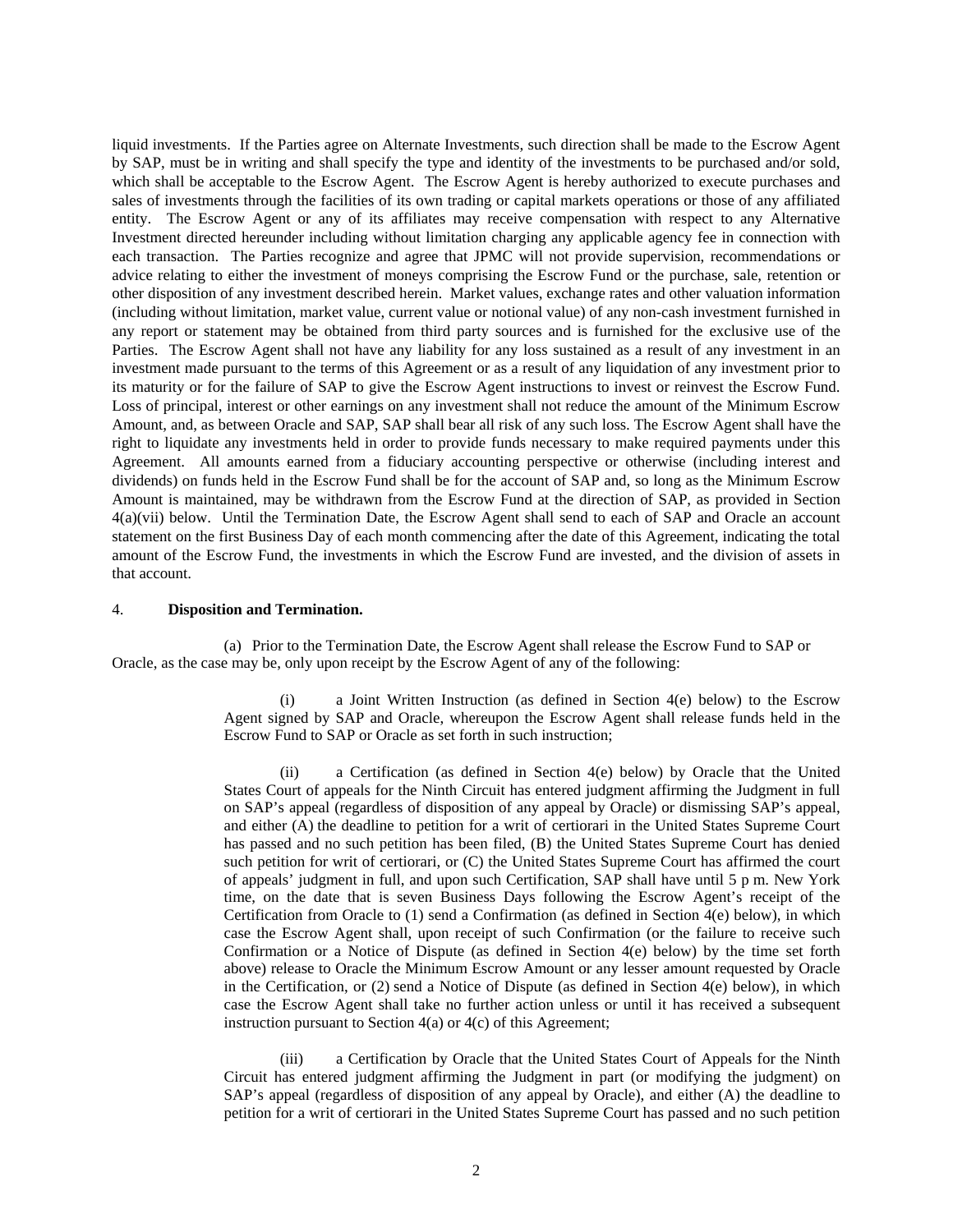has been filed, (B) the United States Supreme Court has denied such petition for writ of certiorari, or (C) the United States Supreme Court has affirmed the court of appeals' judgment, and upon such Certification, SAP shall have until 5 p m. New York time, on the date that is seven Business Days following the Escrow Agent's receipt of the Certification from Oracle to (1) send a Confirmation, in which case the Escrow Agent shall, upon receipt of such Confirmation (or the failure to receive such Confirmation or a Notice of Dispute by the time set forth above) release to Oracle the Minimum Escrow Amount or any lesser amount requested by Oracle in the Certification, or (2) send a Notice of Dispute, in which case the Escrow Agent shall take no further action unless or until it has received a subsequent instruction pursuant to Section 4(a) or 4(c) of this Agreement;

(iv) a Certification by Oracle that all direct appeals and petitions for certiorari available to SAP in the Case have been exhausted, no further direct appellate review of the Judgment is available to SAP, and Oracle is entitled to collect a sum certain in satisfaction of the Judgment, and upon such Certification, SAP shall have until 5 p m. New York time, on the date that is seven Business Days following the Escrow Agent's receipt of the Certification from Oracle to (1) send a Confirmation, in which case the Escrow Agent shall, upon receipt of such Confirmation (or the failure to receive such confirmation or a Notice of Dispute by the time set forth above) release to Oracle the Minimum Escrow Amount or any lesser amount requested by Oracle in the Certification, or (2) send a Notice of Dispute, in which case the Escrow Agent shall take no further action unless or until it has received a subsequent instruction pursuant to Section 4(a) or 4(c) of this Agreement;

(v) either a Certification from Oracle that the District Court or other court of competent jurisdiction has issued an order commanding the Escrow Agent to release Escrowed Funds to Oracle, or the Escrow Agent's receipt of such an order purporting to be from the District Court or other court of competent jurisdiction, whereupon the Escrow Agent shall release Escrowed Funds to Oracle in accordance with such an order;

(vi) a Certification by Oracle that  $(A)$  that the conditions set forth in clauses (i)-(v) above all remain unsatisfied, (B) the Judgment remains unsatisfied, (C) the Termination Date of the Escrow Agreement will occur within 30 days of the date of such certification, the Escrow Agreement has not been extended, and acceptable security has not been provided by SAP, and (D) the amount being requested to be released does not exceed the amount Oracle is entitled to pursuant to the Judgment and post-judgment interest, and upon such Certification, SAP shall have until 5 p.m. New York time, on the date that is seven Business Days following the Escrow Agent's receipt of the Certification from Oracle to (1) send a Confirmation, in which case the Escrow Agent shall, upon receipt of such Confirmation (or the failure to receive such Confirmation or a Notice of Dispute by the time set forth above) release to Oracle the Minimum Escrow Amount or any lesser amount requested by Oracle in the Certification, or (2) send a Notice of Dispute, in which case the Escrow Agent shall take no further action unless or until it has received a subsequent instruction pursuant to Section 4(a) or 4(c) of this Agreement; or

(vii) a Certification by SAP that the amount in the Escrow Fund exceeds the Minimum Escrow Amount and a calculation of the amount of the Escrow Fund requested to be released, and upon such Certification, Oracle shall have until 5 p m. New York time, on the date that is seven Business Days following the Escrow Agent's receipt of the Certification from SAP to (1) send a Confirmation, in which case the Escrow Agent shall, upon receipt of such Confirmation (or the failure to receive such Confirmation or a Notice of Dispute by the time set forth above) release to SAP the amount requested by SAP in the Certification, or (2) send a Notice of Dispute, in which case the Escrow Agent shall take no further action unless or until it has received a subsequent instruction pursuant to Section 4(a) or 4(c) of this Agreement.

(b) Oracle and SAP stipulate that if any of the judgments or orders referred to in provisions (ii), (iii), (iv) or (v) above occurs, or the conditions identified in provisions (vi) or (vii) above occur, any stay of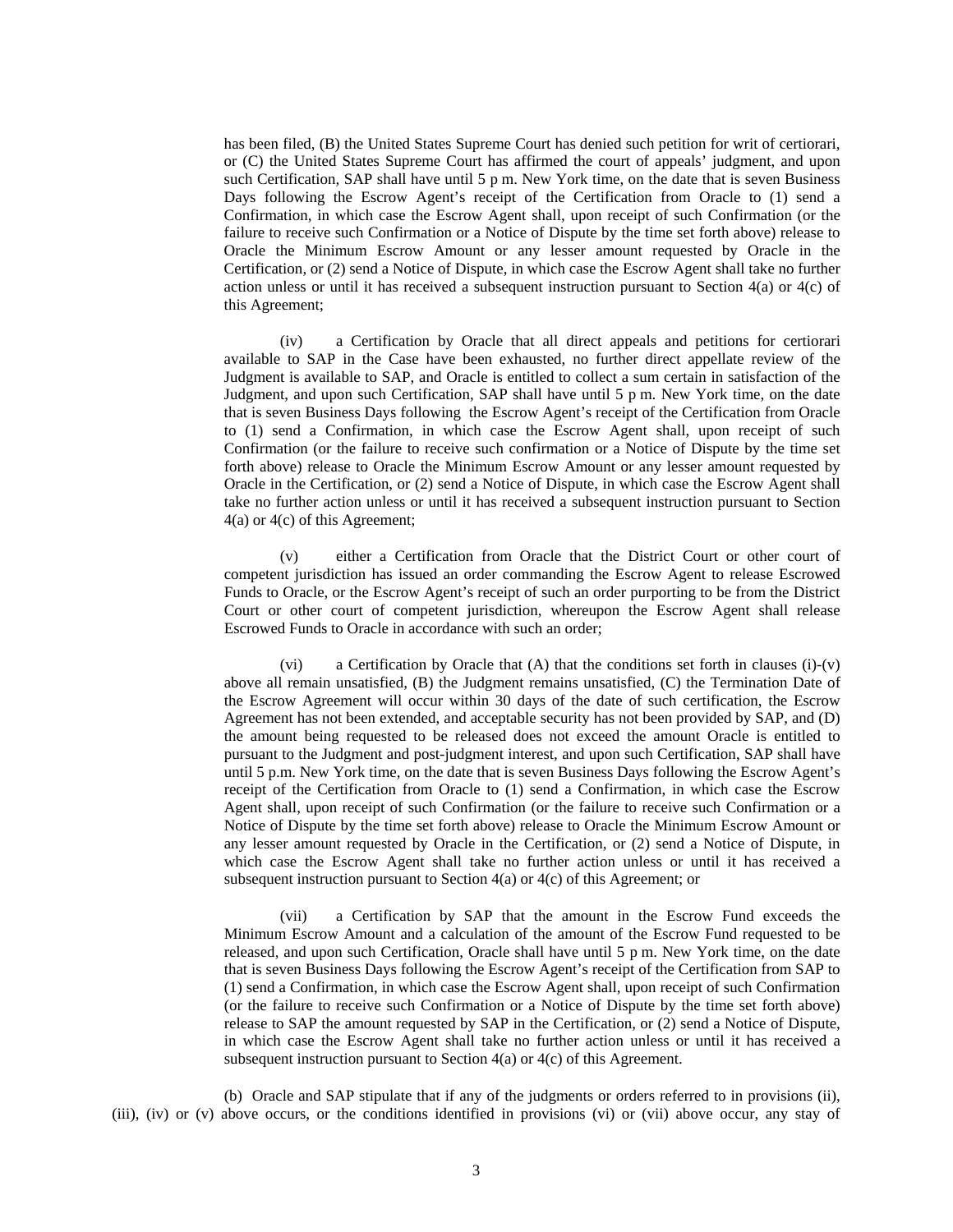enforcement of the Judgment will be lifted to permit Oracle to seek, and the Escrow Agent to pay, the sums due to Oracle under this agreement.

(c) This Agreement shall terminate, and the Escrow Fund shall be distributed to SAP, upon receipt by the Escrow Agent of any of the following (or upon the occurrence of the date and receipt of the instructions described in clause (vi) below) (the "*Termination Date*") :

> (i) the Escrow Agent receives a Certification from Oracle stating that the Judgment has been satisfied in full, whether through the release of funds in the Escrow Fund or otherwise, and SAP has sent a Confirmation by 5 p.m. New York time on the date that is seven Business Days following the Escrow Agent's receipt of such Certification (or SAP has failed to send a Confirmation by the time set forth above);

> (ii) the Escrow Agent receives a Certification from Oracle stating that the United States Court of Appeals for the Ninth Circuit has entered judgment reversing or vacating the Judgment, and either (A) the deadline to petition for a writ of certiorari in the United States Supreme Court has passed and no such petition has been filed, (B) the United States Supreme Court has denied such petition for writ of certiorari, or (C) the United States Supreme Court has affirmed the court of appeals' judgment, and SAP has sent a Confirmation by 5 p.m. New York time, on the date that is seven Business Days following the Escrow Agent's receipt of such Certification (or SAP has failed to send a Confirmation by the time set forth above); or

> (iii) the Escrow Agent receives a Certification from Oracle confirming all of the following: (A) the United States Court of Appeals for the Ninth Circuit has entered judgment modifying the Judgment; (B) either (1) the deadline to petition for a writ of certiorari in the United States Supreme Court has passed and no such petition has been filed, (2) the United States Supreme Court has denied such petition for writ of certiorari, or (3) the United States Supreme Court has affirmed the court of appeals' judgment; and (C) the modified judgment has been satisfied in full, whether through the release of the release of funds in the Escrow Fund or otherwise, and SAP has sent a Confirmation by 5 p.m. New York time, on the date that is seven Business Days following the Escrow Agent's receipt of such Certification (or SAP has failed to send a Confirmation by the time set forth above);

(iv) Oracle and SAP agree in writing that the Escrow Agreement shall terminate;

(v) the Escrow Agent receives either (A) an order purporting to be from the District Court or other court of competent jurisdiction, or (B) a Certification from either Oracle or SAP enclosing a copy of a file-stamped order entered by the District Court or other court of competent jurisdiction, ordering that the Escrow Agreement shall terminate; provided, that the Termination Date shall occur on the  $14<sup>th</sup>$  day after the date indicated on such order as date of the entry of such order, regardless of the day on which such order is received by the Escrow Agent; or

(vi) January 1, 2026, unless, as of such date (1) the Escrow Agent receives a Certification from either Oracle or SAP stating that there is a dispute pending in the District Court or other court of competent jurisdiction regarding the disposition of the Escrow Fund, (2) the Parties otherwise agree to extend such date and provide a Joint Written Instruction to the Escrow Agent to such effect, or (3) the Escrow Agent receives an order purporting to be from the District Court or other court of competent jurisdiction, or a Certification from either SAP or Oracle enclosing a copy of such order, ordering otherwise.

(d) Upon delivery of the entirety of the Escrow Fund to Oracle and/or SAP in accordance with the provisions of subsections 4(a) or 4(c) above by the Escrow Agent, this Agreement shall terminate, subject to the provisions of Section 8(b).

(e) As used in this Agreement, the following terms have the following meanings: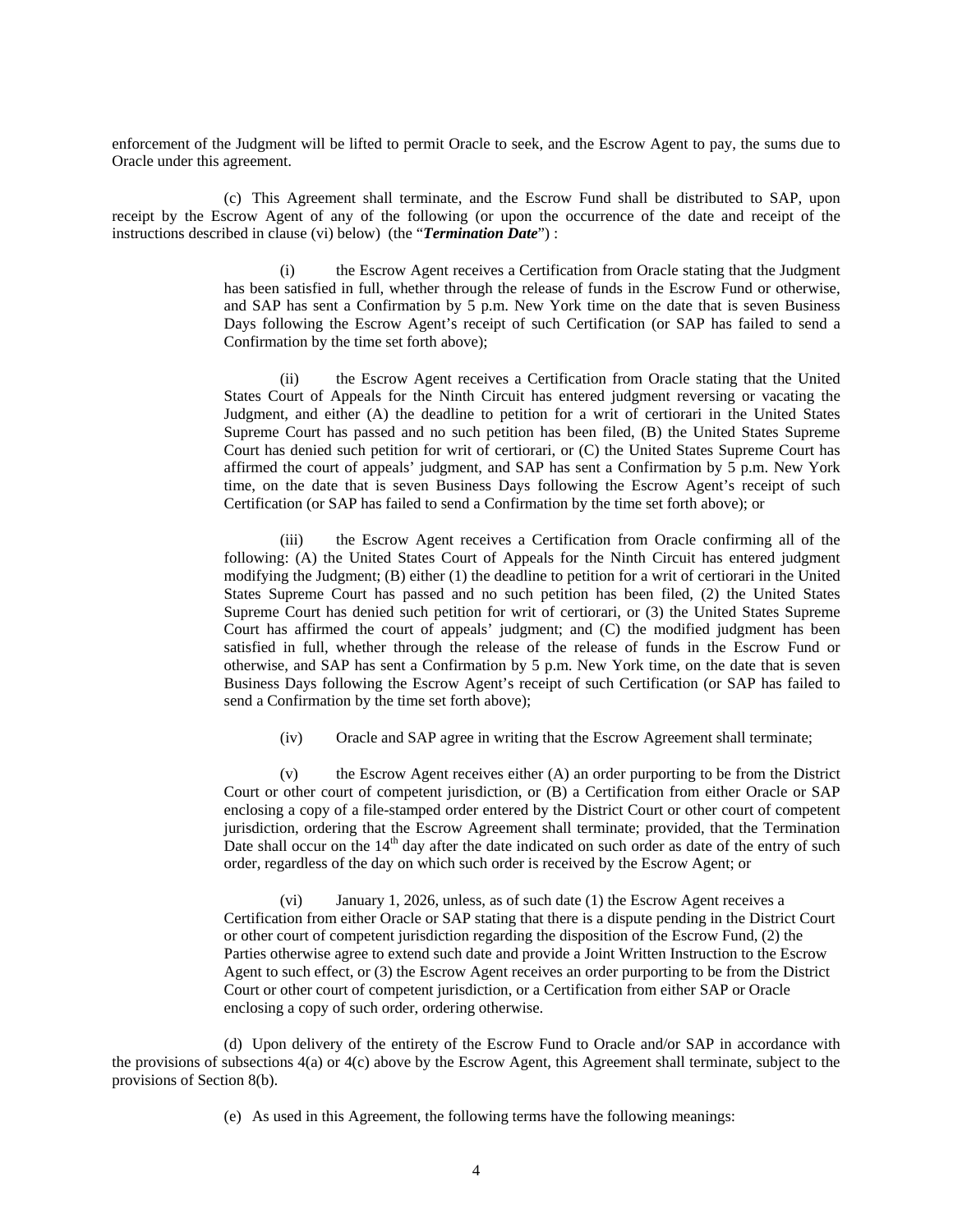"*Certification*" means, with respect to any certification permitted to be sent by either Party pursuant to subsection  $4(a)$  or subsection  $4(c)$ , a written notice by such Party to the Escrow Agent with a copy to the other Party meeting the requirements of Section 10 hereof (and subject to the Security Procedures set forth in Section 11 hereof) which (i) contains a certification by such Party as to the matters being asserted pursuant to subsection 4(a) or subsection 4(c), and (ii), if such certification is seeking the release of the Escrow Funds, includes a calculation of the amount of Escrow Funds being requested to be released.

 "*Confirmation*" means, with respect to any matter that is required to be confirmed by a Party pursuant to subsection 4(a) or subsection 4(c), a written confirmation by such Party to the Escrow Agent with a copy to the other Party meeting the requirements of Section 10 hereof and which confirms the matter requiring confirmation pursuant to subsection  $4(a)$  or subsection  $4(c)$ .

 "*Joint Written Instruction*" means a writing signed by both of SAP and Oracle and sent to the Escrow Agent and meeting the requirements of Section 10 hereof and subject to the Security Procedures set forth in Section 11.

 "*Notice of Dispute*" means, with respect to a Certification sent by a Party pursuant to subsection 4(a) hereof, a written notice sent by the other Party to the Escrow Agent with a copy to the Party sending the Certification, meeting the requirements of Section 10 hereof and certifying that the disputing Party is disputing the matters asserted by the other Party in such Certification. If the Parties fail to come to a resolution regarding the disputed matters by 5 p.m. New York time on the seventh Business Day following the date the Notice of Dispute is received by the Escrow Agent, then the dispute which is the subject of the Notice of Dispute shall be presented to the District Court, or if jurisdiction in the District Court is unavailable, to the Superior Court for the City and County of San Francisco, California promptly thereafter.

5. **Escrow Agent and Administrator**. (a) For purposes of this Section 5, JPMC, whether in its capacity as Escrow Agent or Administrator, shall have only those duties as are specifically and expressly provided herein, which shall be deemed purely ministerial in nature, and no other duties shall be implied. JPMC shall neither be responsible for, nor chargeable with, knowledge of, nor have any requirements to comply with, the terms and conditions of any other agreement, instrument or document between the Parties, in connection herewith**,** nor shall JPMC be required to determine if any person or entity has complied with any such agreements, nor shall any additional obligations of JPMC be inferred from the terms of such agreements, even though reference thereto may be made in this Agreement. In the event of any conflict between the terms and provisions of this Agreement, any schedule or exhibit attached to this Agreement, or any other agreement among the Parties, the terms and conditions of this Agreement shall control. JPMC may rely upon and shall not be liable for acting or refraining from acting upon any written notice, document, instruction or request furnished to it hereunder and believed by it to be genuine and to have been signed or presented by the proper Party or Parties without inquiry and without requiring substantiating evidence of any kind except as provided in Sections 10 and 11 below. The Escrow Agent shall not be liable to any Party, any beneficiary, or any other person for refraining from acting upon any instruction setting forth, claiming, containing, objecting to, or related to the transfer or distribution of the Escrow Fund, or any portion thereof, unless such instruction shall have been delivered to the Escrow Agent in accordance with Sections 10 and 11 below and the Escrow Agent has been able to satisfy any applicable security procedures as may be required thereunder. JPMC shall be under no duty to inquire into or investigate the validity, accuracy or content of any such document, notice, instruction or request.

(b) JPMC shall not be liable for any action taken, suffered or omitted to be taken by it in good faith except to the extent that a final adjudication of a court of competent jurisdiction determines that JPMC's gross negligence or willful misconduct was the primary cause of any loss to either Party. JPMC may execute any of its powers and perform any of its duties hereunder directly or through affiliates or agents. JPMC may consult with counsel, accountants and other skilled persons to be selected and retained by it. JPMC shall not be liable for any action taken, suffered or omitted to be taken by it in accordance with, or in reliance upon, the advice or opinion of any such counsel, accountants or other skilled persons. In the event that JPMC shall be uncertain or believe there is some ambiguity as to its duties or rights hereunder or shall receive instructions, claims or demands from any party hereto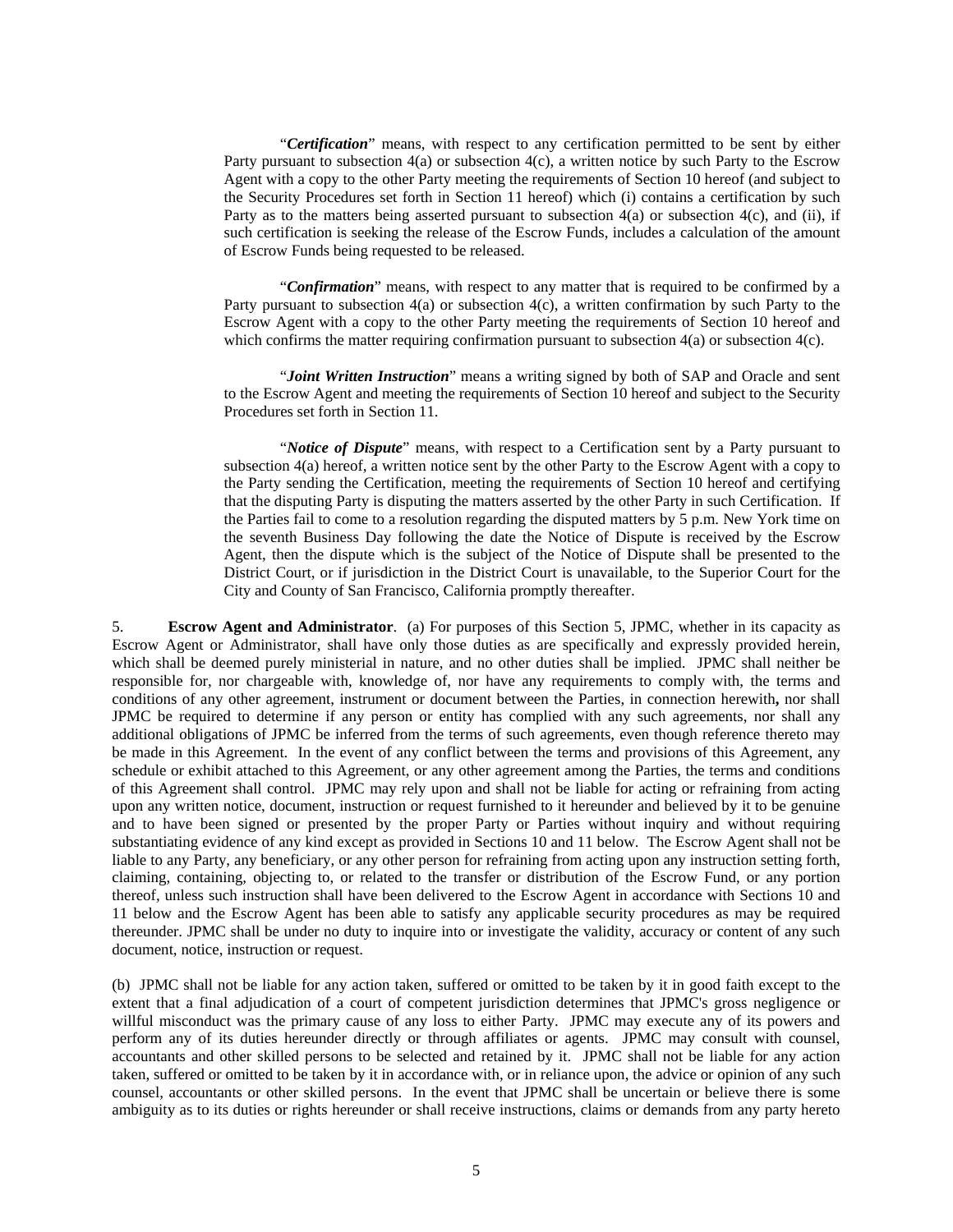which, in its opinion, conflict with any of the provisions of this Agreement, it shall be entitled to refrain from taking any action and its sole obligation shall be to keep safely the Escrow Fund until it shall be given a direction in writing by the Parties which eliminates such ambiguity or uncertainty to the satisfaction of JPMC or by a final and nonappealable order or judgment of a court of competent jurisdiction. The Parties agree to pursue any redress or recourse in connection with any dispute without making JPMC a party to the same, except to the extent that JPMC is necessary to perform any duties or obligations arising out of the dispute between the Parties, including compliance with any court order directing the release of money from the Escrow Fund. Anything in this Agreement to the contrary notwithstanding, in no event shall JPMC be liable for special, incidental, punitive, indirect or consequential loss or damage of any kind whatsoever (including but not limited to lost profits), even if JPMC has been advised of the likelihood of such loss or damage and regardless of the form of action. Notwithstanding the foregoing, JPMC agrees that it shall comply with all orders originating from the District Court or any other court of competent jurisdiction over the matters provided for in this Agreement.

6. **Succession.** (a) For purposes of this Section 6, JPMC, whether in its capacity as Escrow Agent or Administrator, may resign and be discharged from its duties or obligations hereunder by giving 30 days advance notice in writing of such resignation to the Parties specifying a date when such resignation shall take effect. If the Parties have failed to appoint a successor escrow agent or administrator prior to the expiration of 30 days following receipt of the notice of resignation, JPMC may petition any court of competent jurisdiction for the appointment of a successor escrow agent or administrator or for other appropriate relief, and any such resulting appointment shall be binding upon all of the Parties hereto. JPMC's sole responsibility after such 30 day notice period expires shall be to hold the Escrow Fund (without any obligation to reinvest the same) and to deliver the same to a designated substitute escrow agent or administrator, if any, or in accordance with the directions of a final order or judgment of a court of competent jurisdiction, at which time of delivery Escrow Agent's obligations hereunder shall cease and terminate, subject to the provisions of Section 8(b). In accordance with Section 8(b), JPMC shall have the right to withhold an amount equal to any amount due and owing to JPMC, plus any costs and expenses JPMC shall reasonably believe may be incurred by JPMC in connection with the termination of this Agreement.

(b) Any entity into which JPMC may be merged or converted or with which it may be consolidated, or any entity to which all or substantially all the escrow business may be transferred, shall be the Escrow Agent under this Agreement without further act.

7. **Compensation and Reimbursement.** SAP agrees (a) to pay JPMC upon the execution of this Agreement and from time to time thereafter reasonable compensation for the services to be rendered hereunder, along with any fees or charges for accounts, including those levied by any governmental authority which JPMC may impose, charge or pass-through, which unless otherwise agreed in writing shall be as described in Schedule 2 attached hereto, and (b) to pay or reimburse JPMC upon request for all expenses, disbursements and advances, including, without limitation reasonable attorney's fees and expenses, incurred or made by it in connection with the performance of this Agreement. Fees and expenses for any Qualified Third Party (as defined in Section 9 below) shall be above and beyond JPMC's fees as described in Schedule 2 attached hereto, which such fees shall be billed at cost and passed on to SAP. Notwithstanding the above, JPMC is hereby authorized to deduct its compensation as described on Schedule 2, including those fees due any Qualified Third Party pertaining to Section 9(b) below, directly from the Escrow Fund. The obligations set forth in this Section 7 shall survive the termination of this Agreement and the resignation, replacement or removal of JPMC.

8. **Indemnity.** (a) The Parties shall severally and not jointly indemnify, defend and save harmless JPMC, in its capacity as Escrow Agent and its affiliates and their respective successors, assigns, agents and employees (the "*Idemnitees*") from and against any and all losses, damages, claims, liabilities, penalties, judgments, settlements, litigation, investigations, costs or expenses (including, without limitation, the fees and expenses of outside counsel and experts and their staffs and all expense of document location, duplication and shipment)(collectively "*Losses*") arising out of or in connection with (i) JPMC's execution and performance of this Agreement, tax reporting or withholding, the enforcement of any rights or remedies under or in connection with this Agreement, or as may arise by reason of any act, omission or error of the Indemnitee, except in the case of any Indemnitee to the extent that such Losses are finally adjudicated by a court of competent jurisdiction to have been primarily caused by the gross negligence or willful misconduct of such Indemnitee, or (ii) its following any instructions or other directions,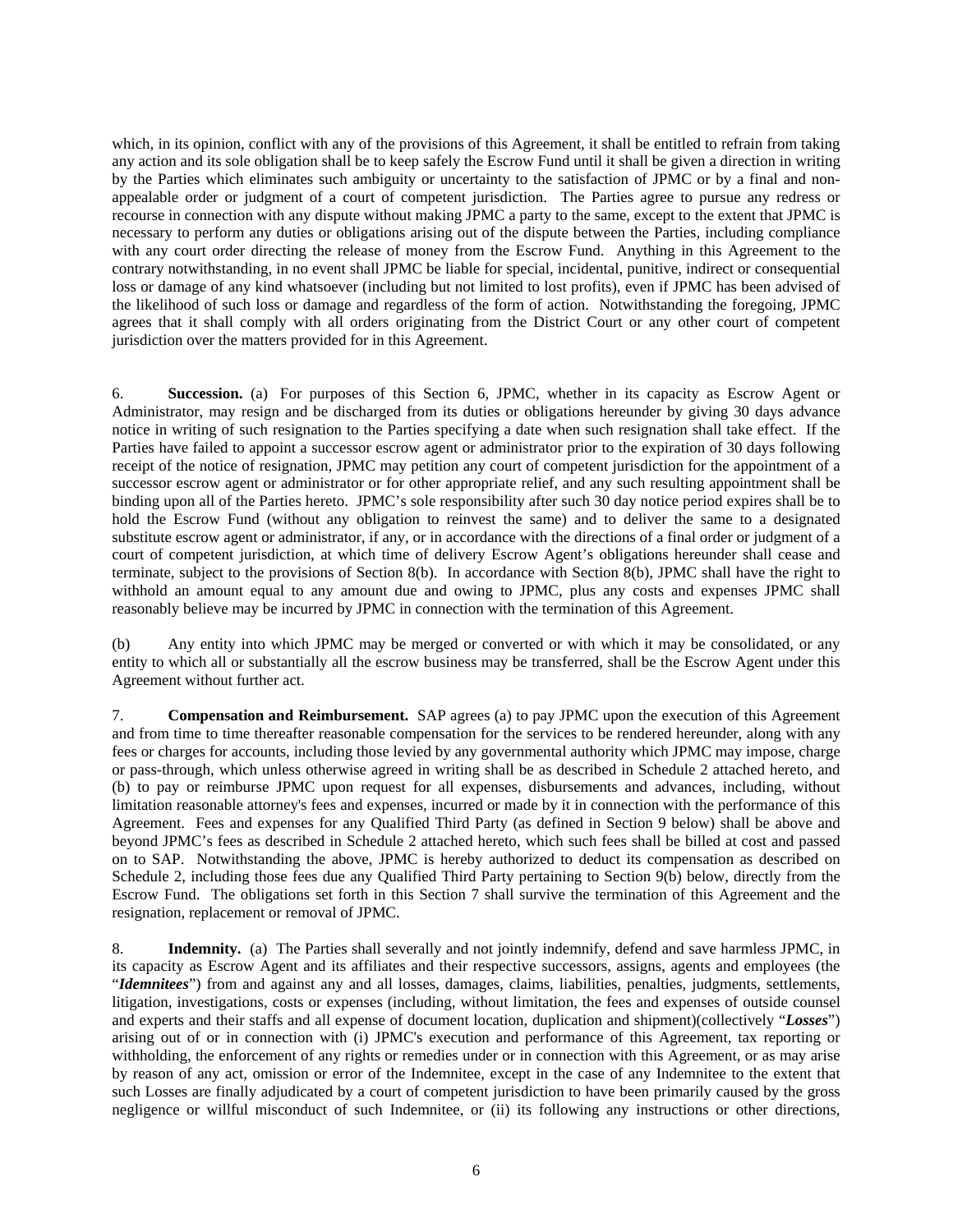whether joint or singular, from the Parties, except to the extent that its following any such instruction or direction is expressly forbidden by the terms hereof; provided that Oracle's several obligations under this Section shall be limited solely to indemnification of JPMC for any Losses arising solely from the conduct of Oracle. The indemnity obligations set forth in this Section 8(a) shall survive the resignation, replacement or removal of JPMC or the termination of this Agreement.

(b) The Parties hereby grant to JPMC, whether in its capacity as Escrow Agent or Administrator, a lien on, right of set-off against and security interest in, the Escrow Fund for the payment of any claim for indemnification, fees, expenses, and amounts due to JPMC or an Indemnitee. In furtherance of the foregoing, JPMC is expressly authorized and directed, but shall not be obligated, to charge against and withdraw from the Escrow Fund for its own account or for the account of an Indemnitee any amounts due to JPMC or to an Indemnitee under Sections 6(a), 7 or 8(a) of this Agreement. To the extent that the Escrow Agent exercises any such right to charge against the Escrow Fund, and such charge results in the Escrow Fund being less than the Minimum Escrow Amount, SAP shall within three Business Days deposit additional funds with the Escrow Agent such that the Escrow Fund is at least equal to the Minimum Escrow Amount.

#### 9. **Patriot Act Disclosure/Taxpayer Identification Numbers/Tax Reporting.**

(a) **Patriot Act Disclosure.** Section 326 of the Uniting and Strengthening America by Providing Appropriate Tools Required to Intercept and Obstruct Terrorism Act of 2001 ("USA PATRIOT Act") requires the Escrow Agent to implement reasonable procedures to verify the identity of any person that opens a new account with it. Accordingly, the Parties acknowledge that Section 326 of the USA PATRIOT Act and the Escrow Agent's identity verification procedures require the Escrow Agent to obtain information which may be used to confirm the Parties identity including without limitation name, address and organizational documents ("identifying information"). The Parties agree to provide the Escrow Agent with and consent to the Escrow Agent obtaining from third parties any such identifying information required as a condition of opening an account with or using any service provided by the Escrow Agent.

(b) **Certification and Tax Reporting.** (i) The Parties have provided the Escrow Agent with their respective fully executed Internal Revenue Service ("IRS") Form W-8, or W-9 and/or other required documentation.

(ii) The Escrow Fund is to be treated for federal income tax purposes as a qualified settlement fund within the meaning of U.S. Department of Treasury ("Treas.") Reg. § 1.468B-1. JPMC shall be the "administrator" (as that term is used in Treas. Reg.  $\S1.468B-2(k)(3)$  of the Escrow Fund and as such will file such federal, state or local returns, pay such federal, state or local taxes, comply with applicable federal, state or local information reporting requirements and otherwise generally comply with the rules and regulations applicable to qualified settlement funds under Treas. Reg. § 1.468B-1 and relevant provisions of state and local tax law. The Administrator is explicitly authorized to use the Escrow Fund (A) to satisfy such federal, state and local taxes as may be due with respect to the Escrow Fund and (B) to reduce the amount of any payments under this Agreement by taxes paid or which the Administrator reasonably concludes may become payable. To the extent that the Escrow Agent exercises any such right to charge against the Escrow Fund, and such charge results in the Escrow Fund being less than the Minimum Escrow Amount, SAP shall within three Business Days deposit additional funds with the Escrow Agent such that the Escrow Fund is at least equal to the Minimum Escrow Amount. SAP will comply with the provisions of the U.S. Department of Treasury Regulations applicable to the transferor to a qualified settlement fund and the Administrator will comply with its duties and obligations under the Reg. §1.468B rules. In the event that the Escrow Fund is found by the Internal Revenue Service or other governmental authority not to qualify as a qualified settlement fund within the meaning of Treas. Reg. § 1.468B-1, the Parties agree for tax purposes to treat the Escrow Fund as being wholly for the benefit of SAP.

(iii) The Administrator, and, as required, SAP, shall jointly and timely make (or cause to be jointly and timely made) the "relation-back election" (as defined in Treas. Reg. § 1.468-1B) back to the earliest permitted date. Such election shall be made in compliance with the procedures and requirements contained in such regulations (or any successor regulations). It shall be the responsibility of the Administrator to timely and properly prepare, and deliver the necessary documentation (including but not limited to the disclosures and elections referred to above) for signature by all necessary Parties, and thereafter to cause the appropriate filing to occur.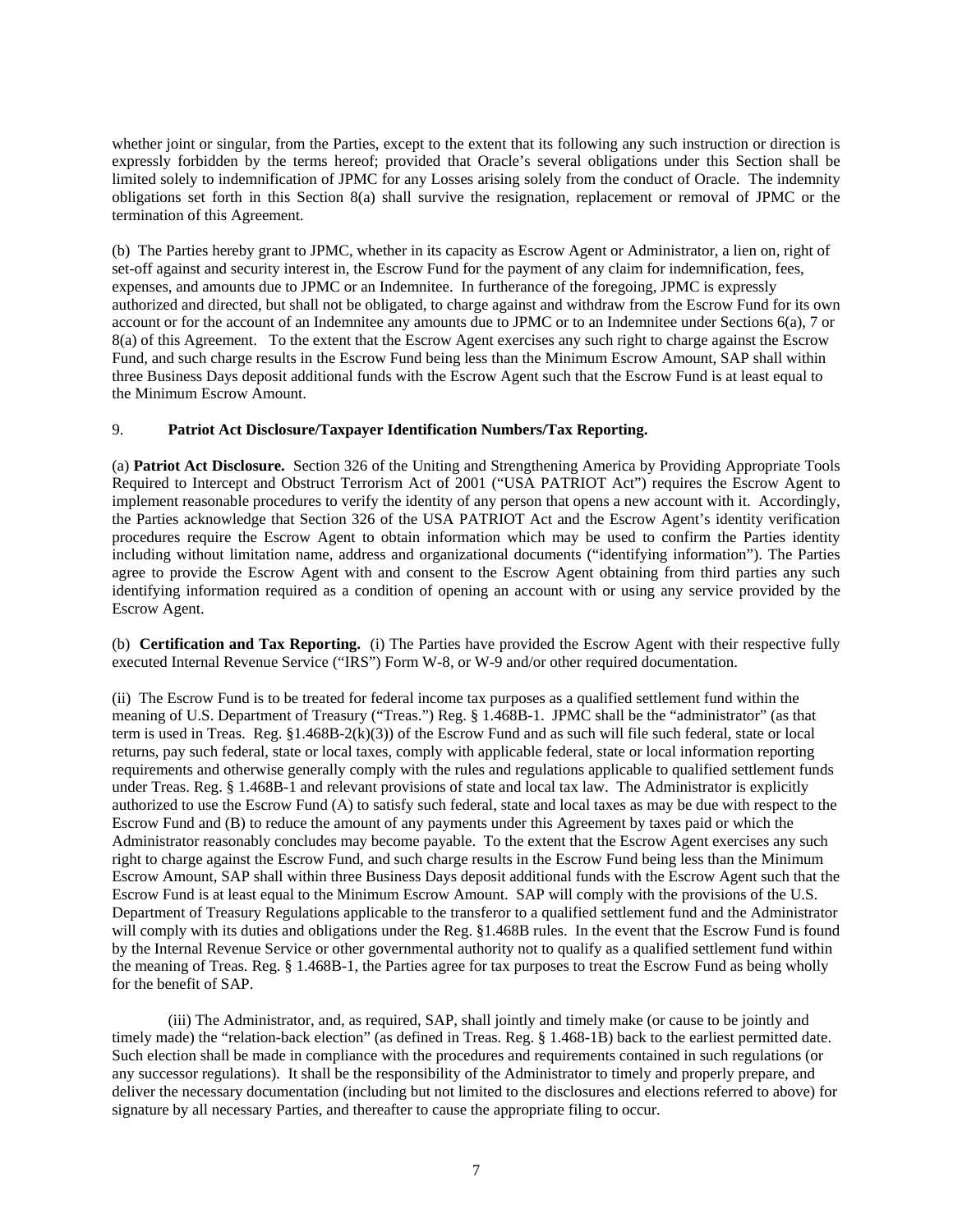(iv) The Parties hereto acknowledge that the Administrator shall not be held accountable for any fines, penalties or interest associated with late filings as a result of the failure or refusal of others to cooperate with the Administrator causing such filings to occur on a timely basis. SAP shall indemnify the Administrator for any fines, penalties or interest associated with late filings as a result of the failure or refusal of others, other than Oracle, to cooperate with the Administrator causing such filings to occur on a timely basis. The Administrator may retain or hire a qualified third party or parties ("*Qualified Third Party*") at reasonable market rates to perform any of its duties or responsibilities specified herein or in Treas. Reg. § 1.468B-2. The reasonable market fees or costs of such Qualified Third Party shall be billed to the Administrator and shall be paid from amounts on deposit in the Escrow Fund. The Administrator shall hold back an estimated amount from the final disbursement of the Escrow Fund to cover any tax payments and fees, including those fees of any Qualified Third Party. To the extent that the Escrow Agent exercises any such right to hold back any such amount, and such hold back results in an amount less than the amount, if any, required to be delivered to Oracle pursuant to Section 4, SAP shall within three Business Days deposit additional funds with the Escrow Agent such that the amount of the Escrow Fund released in accordance with Section 4 is equal to the required amount. Any remaining amounts not used once all tax payments and fees have been paid will be returned to the Party or Parties as directed in the final disbursement letter received by JPMC in accordance with this Agreement.

10. **Notices.** Any communication, notification, or certification by a Party to JPMC shall be in writing and made by any person listed on Schedule 1 hereto. Any communication, notification, or certification to a Party shall also be made to counsel for that Party. Any Party who provides a communication, notification, or certification to JPMC shall simultaneously send a copy of such communication, notification, or certification to counsel for the opposing Party. As used in the Escrow Agreement, counsel for a Party means counsel of record for that Party in the Case. All communications hereunder shall be in writing and except for communications from the Parties setting forth, claiming, containing, objecting to, or in any way related to the transfer or distribution of funds, including but not limited to funds transfer instructions (all of which shall be specifically governed by Section 11 below), shall be deemed to be duly given after it has been received and the receiving party has had a reasonable time to act upon such communication if it is sent or served, attaching any required documents:

- (a) by facsimile;
- (b) by overnight courier; or
- (c) by prepaid registered U.S. Mail, return receipt requested;

to the appropriate notice address set forth below or at such other address as any party hereto may have furnished to the other parties in writing by registered mail, return receipt requested.

If to SAP Brad Brubaker SAP America, Inc. 3999 West Chester Pike Newtown Square, PA 19073 Tel No.: (610) 661-3273 Fax No.: (610) 661-3274 E-Mail: brad.brubaker@sap.com

And

Tharan Gregory Lanier, Esq. Jones Day 1755 Embarcadero Road Palo Alto, CA Tel. No.: (650) 739-3939 Fax No.: (650) 739-3900 E-Mail: tglanier@jonesday.com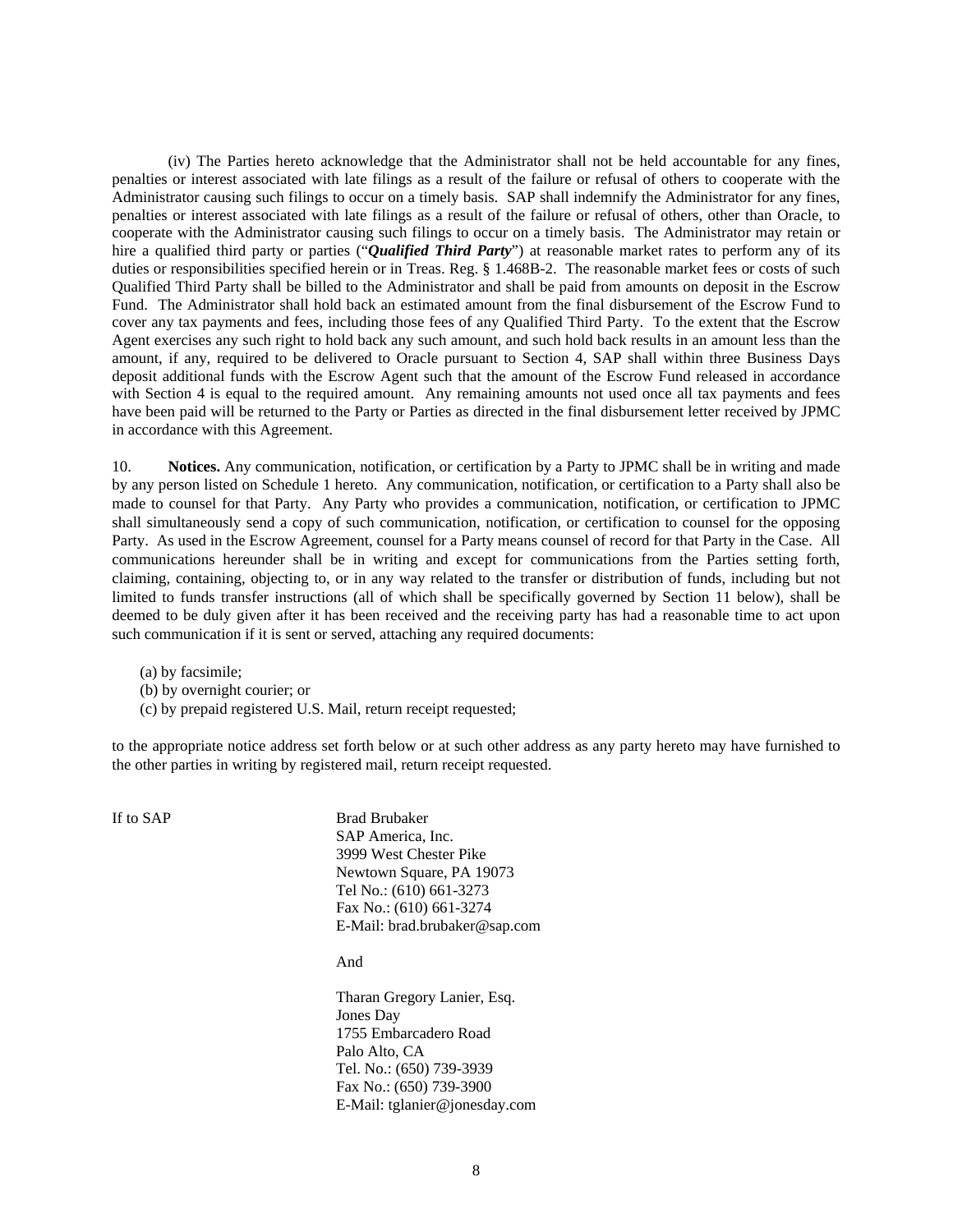| If to Oracle                                   | Jennifer Gloss, Esq.<br>Oracle USA, Inc.<br>500 Oracle Parkway, M/S 5op7<br>Redwood City, CA 94070<br>Tel. No.: (650) 506-8673<br>Fax No.: (650) 506-7144<br>E-Mail: jennifer.gloss@oracle.com<br>And                                           |
|------------------------------------------------|-------------------------------------------------------------------------------------------------------------------------------------------------------------------------------------------------------------------------------------------------|
|                                                | Geoffrey Howard, Esq.<br>Bingham McCutchen LLP<br>3 Embarcadero Center<br>San Francisco, CA 94111<br>Tel. No.: (415) 393-2485<br>Fax No.: (415) 393-2286<br>E-Mail: geoff howard@bingham.com                                                    |
| If to the Escrow Agent<br>at its Notice Office | JPMorgan Chase Bank, N.A.<br><b>Escrow Services</b><br>420 W. Van Buren Street<br>IL 1-0113<br>Chicago, IL 60606<br>Attention: Chris Koenig<br>Tel. No.: (248) 738-4306<br>Fax No.: (312) 954-0430<br>E-Mail: christopher n.koenig@jpmorgan.com |

Notwithstanding the above, in the case of communications delivered to JPMC, such communications shall be deemed to have been given on the date that such communication is received by an officer of JPMC or any employee of JPMC who reports to any such officer at the above referenced office in the manner provided above and confirmation of receipt of such communication is received. For purposes of this Agreement, "*Business Day*" shall mean any day other than a Saturday, Sunday, New Year's Day Observed, Martin Luther King, Jr. Day, President's Day, Memorial Day, Independence Day Observed, Labor Day, Columbus Day, Veterans' Day, Thanksgiving Day and Christmas Day Observed or any other day on which JPMC located at the Notice Office above is required by law or executive order to remain closed.

11. **Security Procedures.** (a) Notwithstanding anything to the contrary as set forth in Section 10, any instructions (including any Certification, Confirmation, Notice of Dispute or Joint Written Instructions) setting forth, claiming, containing, objecting to, or in any way related to the transfer or distribution of funds, including but not limited to any such funds transfer instructions that may otherwise be set forth in a written instruction permitted pursuant to Section 4 of this Agreement, may be given to the Escrow Agent only by confirmed facsimile, overnight courier or registered U.S. mail, return receipt requested and no instruction for or related to the transfer or distribution of the Escrow Fund, or any portion thereof, shall be deemed delivered and effective unless the Escrow Agent actually shall have received such instruction by facsimile, overnight courier or registered U.S. mail, return receipt requested at the number or address and in the manner provided to the Parties by the Escrow Agent in accordance with Section 10 and as further evidenced by a confirmation by the Escrow Agent in accordance with Section 11(b). Any Party who provides such instructions to the Escrow Agent shall simultaneously send a copy of such instructions (in the same manner as sent to the Escrow Agent) to counsel for the opposing Party by facsimile, overnight courier or registered and U.S. Mail, as set forth in Section 10.

(b) In the event Certification, Confirmation, Notice of Dispute, Joint Written Instruction or any other instructions are so received in any form (as specified above) by the Escrow Agent, the Escrow Agent shall seek confirmation of such instructions from each Party by telephone call-back to the persons or persons designated on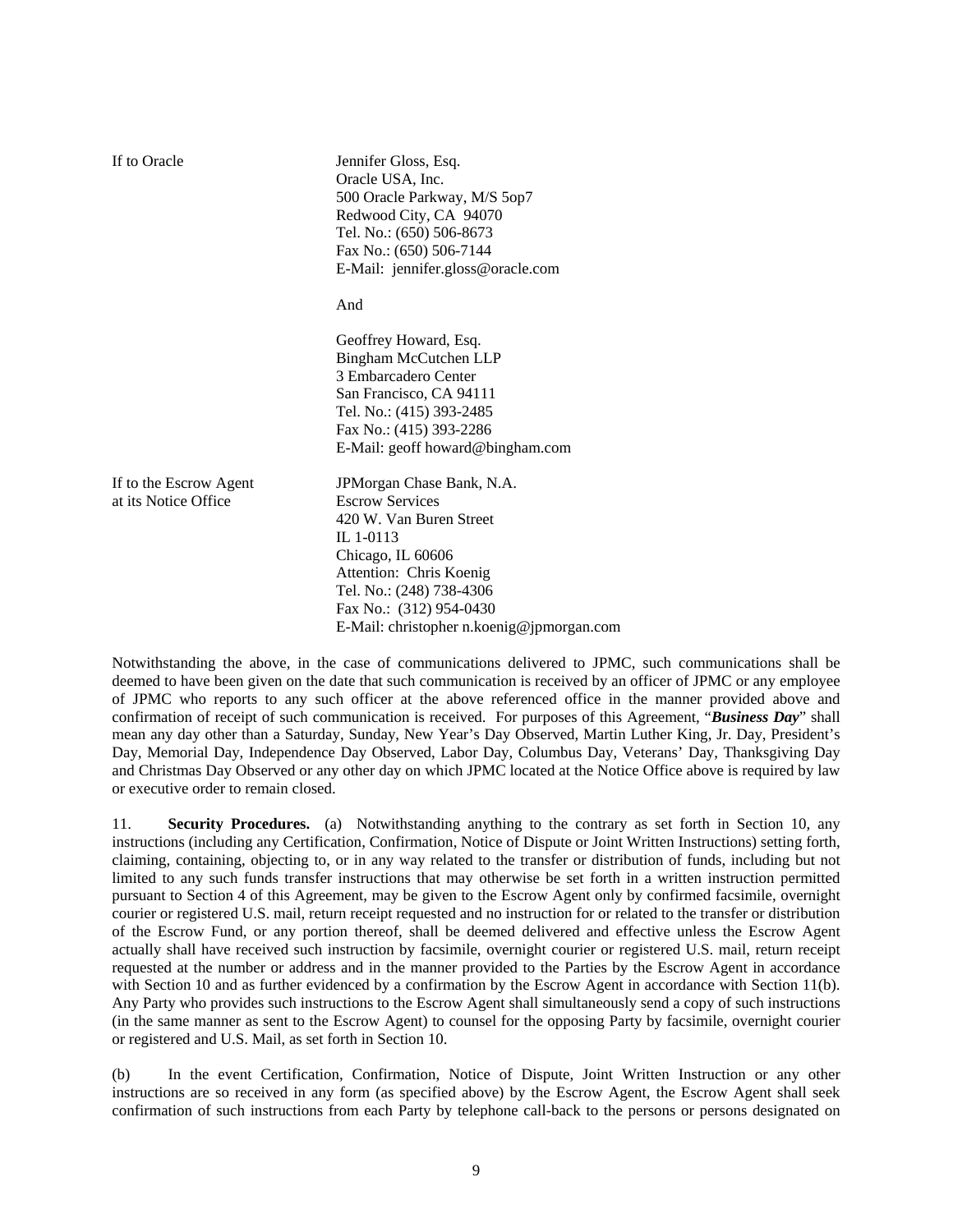Schedule 1 hereto, and the Escrow Agent may rely upon the confirmation of anyone purporting to be the person or persons so designated. Each funds transfer instruction shall be executed by an authorized signatory, a list of such authorized signatories is set forth on Schedule 1. The persons and telephone numbers for call-backs may be changed only in a writing actually received and acknowledged by the Escrow Agent. If the Escrow Agent is unable to contact any of the authorized representatives identified in Schedule 1, the Escrow Agent is hereby authorized both to receive written instructions from and seek confirmation of such instructions by telephone call-back to any one or more of the Parties' executive officers, ("*Executive Officers*"), as the case may be, which shall consist of persons with the titles of **Executive Officer** shall deliver to the Escrow Agent a fully executed incumbency certificate, and the Escrow Agent may rely upon the confirmation of anyone purporting to be any such officer. The Escrow Agent and the recipient's bank in any funds transfer may rely solely upon any account numbers or similar identifying numbers provided by the confirmed recipient to identify (i) the recipient, (ii) the recipient's bank, or (iii) an intermediary bank. The Escrow Agent may apply any of the Escrow Fund for any payment order it executes using any such identifying number provided by the recipient, even when its use may result in a person other than the recipient being paid, or the transfer of funds to a bank other than the recipient's bank or an intermediary bank designated, provided, that the Escrow Agent will cooperate with the recipient to recover any funds delivered in error.

(c) SAP acknowledges that the Escrow Agent is authorized to use the following funds transfer instructions to disburse any funds due to SAP under this Agreement:

| SAP's Bank account information: | Bank name:           |
|---------------------------------|----------------------|
|                                 | <b>Bank Address:</b> |
|                                 | ABA number:          |
|                                 | Account name:        |
|                                 | Account number:      |

Oracle acknowledges that the Escrow Agent is authorized to use the following funds transfer instructions to disburse any funds due to Oracle under this Agreement:

Oracle's Bank account information: Bank name:

 Bank Address: ABA number: Account name: Account number:

(d) The Parties acknowledge that the security procedures set forth in this Section 11 are commercially reasonable.

12. **Compliance with Court Orders.** In the event that any of the Escrow Fund shall be attached, garnished or levied upon by any court order, or the delivery thereof shall be stayed or enjoined by an order of a court, or any order, judgment or decree shall be made or entered by any court order affecting the property deposited under this Agreement, the Escrow Agent is hereby expressly authorized to obey and comply with all writs, orders or decrees so entered or issued, which it is advised by legal counsel of its own choosing is binding upon it, whether with or without jurisdiction, and in the event that the Escrow Agent obeys or complies with any such writ, order or decree it shall not be liable to any of the parties hereto or to any other person, entity, firm or corporation, by reason of such compliance notwithstanding such writ, order or decree be subsequently reversed, modified, annulled, set aside or vacated.

13. **Miscellaneous.** The provisions of this Agreement may be waived, altered, amended or supplemented, in whole or in part, only by a writing signed by JPMC and the Parties. Neither this Agreement nor any right or interest hereunder may be assigned in whole or in part by JPMC nor any Party, except as provided in Section 6, without the prior consent of JPMC and the other Parties. This Agreement shall be governed by and construed under the laws of the State of California. Each Party and JPMC irrevocably waives any objection on the grounds of venue, forum non-conveniens or any similar grounds and irrevocably consents to service of process by mail or in any other manner permitted by applicable law and consents to the jurisdiction of the United States District Court for the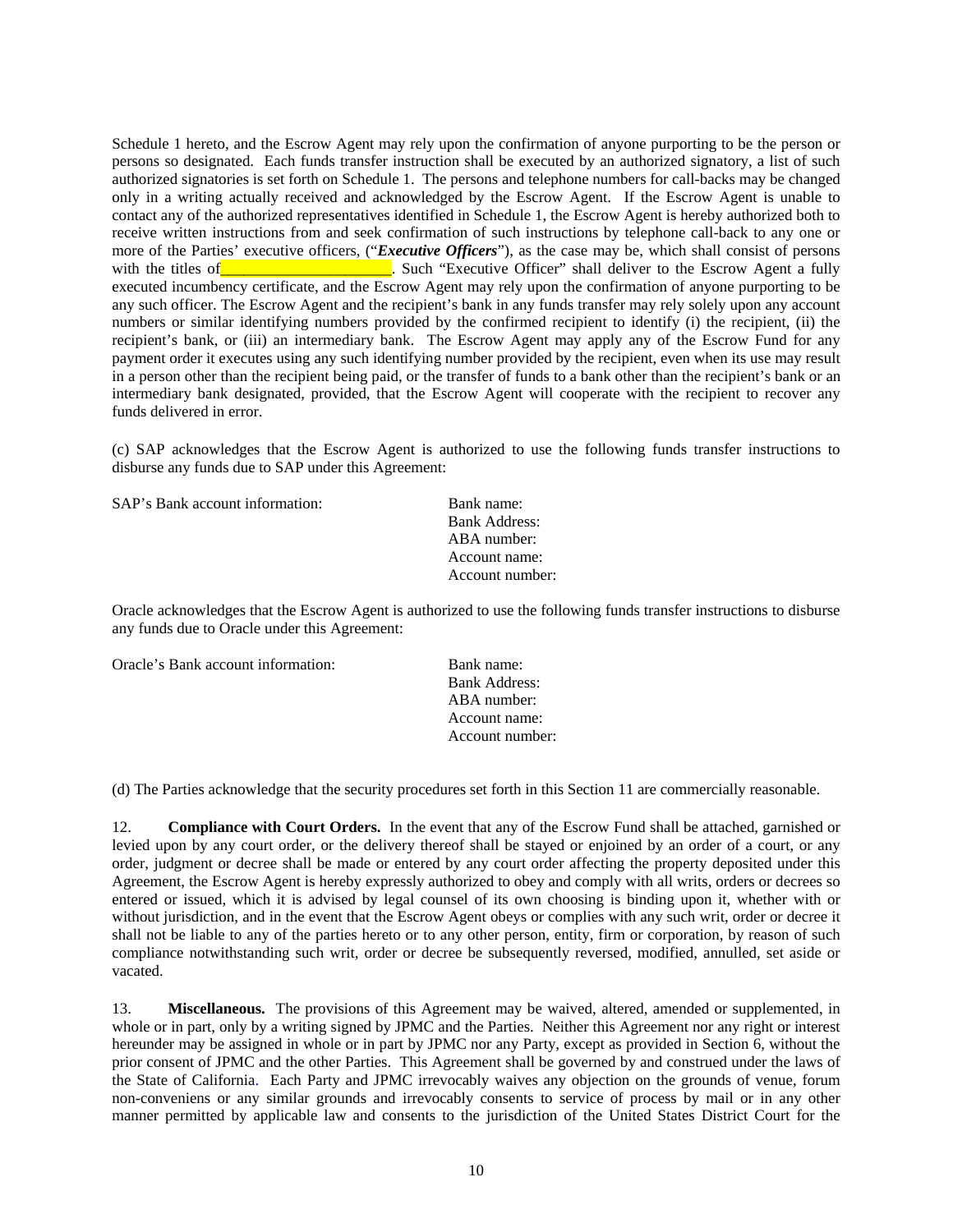Northern District of California, Oakland Division; provided, that if such court lacks jurisdiction over the Parties relative to this Agreement, then each Party and JPMC consent to the jurisdiction of the Superior Court for the City and County of San Francisco, California. For the purposes of resolution of any dispute relating to this Agreement, the Parties agree to submit a stipulation and proposed order to the Honorable Phyllis J. Hamilton of the United States District Court for the Northern District of California, Oakland Division within seven business days of the Effective Date above, confirming that Judge Hamilton shall retain jurisdiction over this Agreement. To the extent that in any jurisdiction either Party may now or hereafter be entitled to claim for itself or its assets, immunity from suit, execution attachment (before or after judgment), or other legal process, such Party shall not claim, and it hereby irrevocably waives, such immunity. The Parties and JPMC further hereby waive any right to a trial by jury with respect to any lawsuit or judicial proceeding arising or relating to this Agreement. No party to this Agreement is liable to any other party for losses due to, or if it is unable to perform its obligations under this Agreement because of, acts of God, fire, war, terrorism, floods, strikes, electrical outages, or other causes reasonably beyond its control. This Agreement may be executed in one or more counterparts, each of which shall be deemed an original, but all of which together shall constitute one and the same instrument. All signatures of the parties to this Agreement may be transmitted by facsimile, and such facsimile will, for all purposes, be deemed to be the original signature of such party whose signature it reproduces, and will be binding upon such party. If any provision of this Agreement is determined to be prohibited or unenforceable by reason of any applicable law of a jurisdiction, then such provision shall, as to such jurisdiction, be ineffective to the extent of such prohibition or unenforceability without invalidating the remaining provisions thereof, and any such prohibition or unenforceability in such jurisdiction shall not invalidate or render unenforceable such provisions in any other jurisdiction. A person who is not a party to this Agreement shall have no right to enforce any term of this Agreement. The Parties represent, warrant and covenant that each document, notice, instruction or request provided by such Party to JPMC shall comply with applicable laws and regulations. Where, however, the conflicting provisions of any such applicable law may be waived, they are hereby irrevocably waived by the parties hereto to the fullest extent permitted by law, to the end that this Agreement shall be enforced as written. Except as expressly provided in Section 8 above, nothing in this Agreement, whether express or implied, shall be construed to give to any person or entity other than JPMC and the Parties any legal or equitable right, remedy, interest or claim under or in respect of this Agreement or any funds escrowed hereunder.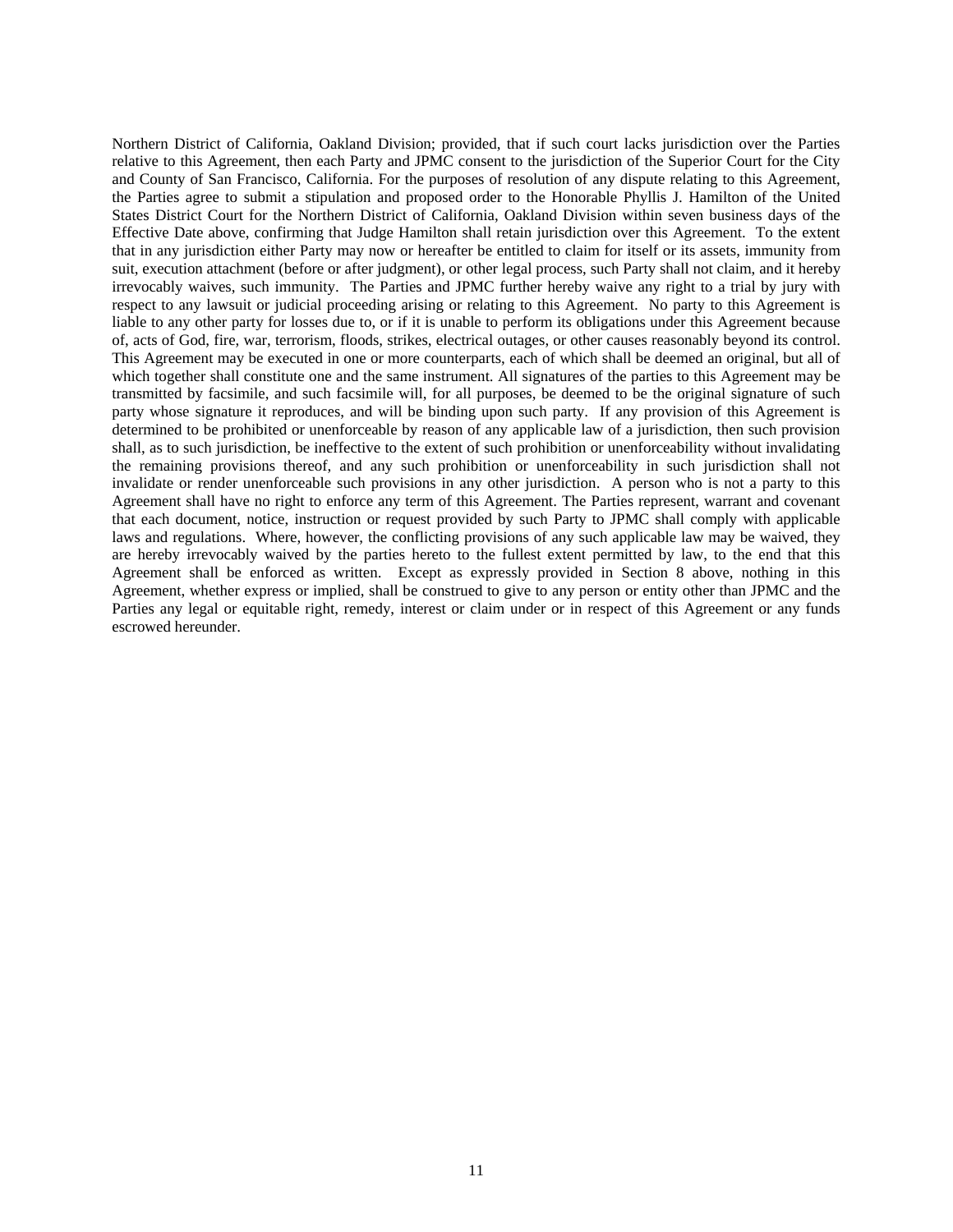**IN WITNESS WHEREOF**, the parties hereto have executed this Agreement as of the date set forth above.

**SAP AG** 

| Name: |  |  |
|-------|--|--|
|       |  |  |

| Title <sup>.</sup><br>. |
|-------------------------|
|-------------------------|

#### **SAP AMERICA, INC.**

Name:\_\_\_\_\_\_\_\_\_\_\_\_\_\_\_\_\_\_\_\_\_\_\_\_\_\_\_\_

Title: \_\_\_\_\_\_\_\_\_\_\_\_\_\_\_\_\_\_\_\_\_\_\_\_\_\_\_\_

#### **TOMORROWNOW, INC.**

By:\_\_\_\_\_\_\_\_\_\_\_\_\_\_\_\_\_\_\_\_\_\_\_\_\_\_\_\_\_\_

Name:\_\_\_\_\_\_\_\_\_\_\_\_\_\_\_\_\_\_\_\_\_\_\_\_\_\_\_\_

Title: \_\_\_\_\_\_\_\_\_\_\_\_\_\_\_\_\_\_\_\_\_\_\_\_\_\_\_\_

#### **ORACLE INTERNATIONAL CORPORATION**

By:\_\_\_\_\_\_\_\_\_\_\_\_\_\_\_\_\_\_\_\_\_\_\_\_\_\_\_\_\_\_

Name:\_\_\_\_\_\_\_\_\_\_\_\_\_\_\_\_\_\_\_\_\_\_\_\_\_\_\_\_

Title: \_\_\_\_\_\_\_\_\_\_\_\_\_\_\_\_\_\_\_\_\_\_\_\_\_\_\_\_

#### **JPMORGAN CHASE BANK, NATIONAL ASSOCIATION**

#### **as Escrow Agent and Administrator**

| B<br>2 |  |  |
|--------|--|--|
|        |  |  |

Name:\_\_\_\_\_\_\_\_\_\_\_\_\_\_\_\_\_\_\_\_\_\_\_\_\_\_\_\_

Title: \_\_\_\_\_\_\_\_\_\_\_\_\_\_\_\_\_\_\_\_\_\_\_\_\_\_\_\_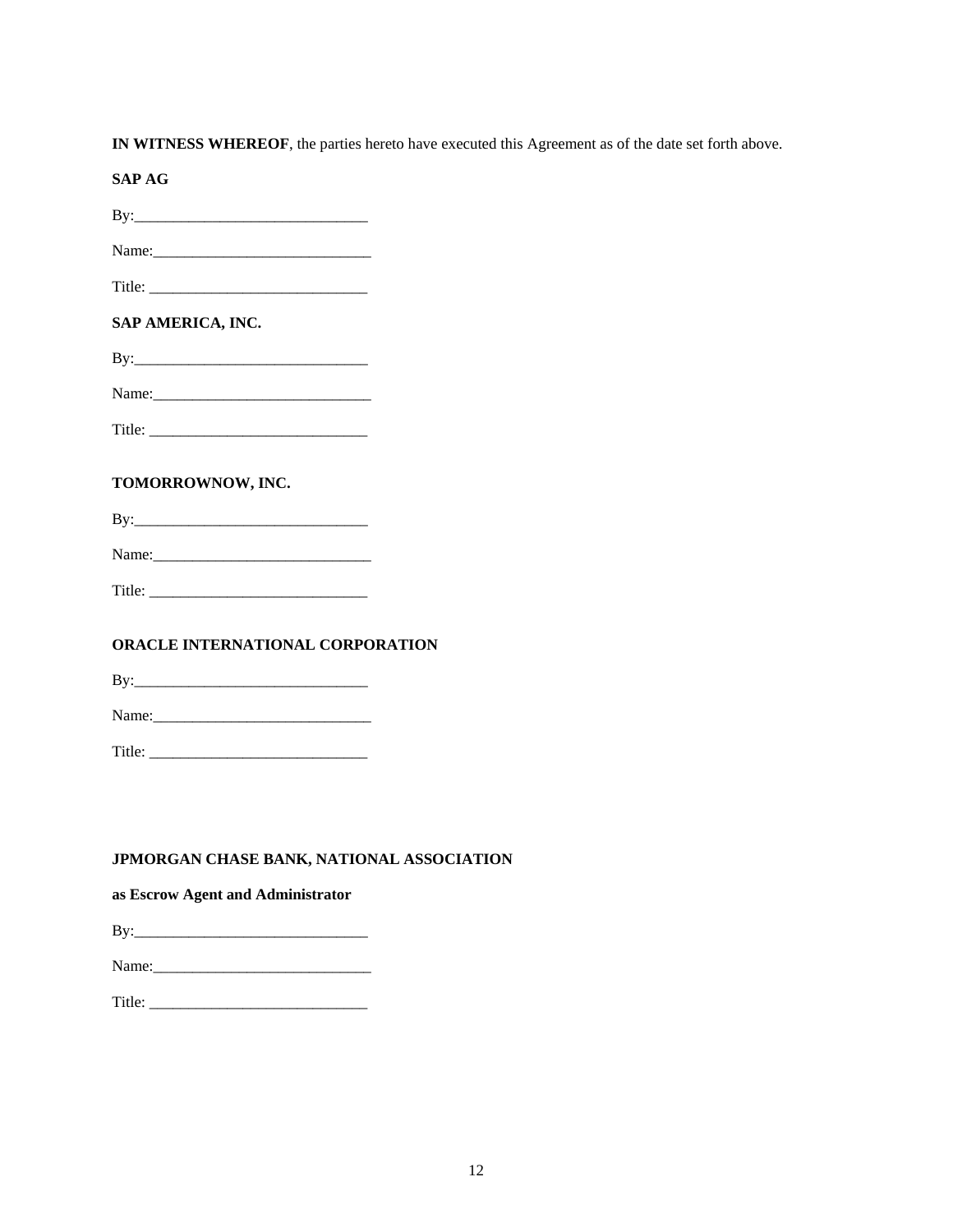#### **SCHEDULE 1**

#### **Telephone Number(s) and authorized signature(s) for**  Person(s) Designated to give Funds Transfer Instructions, Certifications, Confirmations, and Notices of **Dispute**

If from SAP:

If from SAP:

| Name                                                                                                                                                                                                                                       | <b>Telephone Number</b> | Signature |
|--------------------------------------------------------------------------------------------------------------------------------------------------------------------------------------------------------------------------------------------|-------------------------|-----------|
| 1.                                                                                                                                                                                                                                         |                         |           |
| 2.                                                                                                                                                                                                                                         |                         |           |
| 3.                                                                                                                                                                                                                                         |                         |           |
| If from Oracle:                                                                                                                                                                                                                            |                         |           |
| Name                                                                                                                                                                                                                                       | <b>Telephone Number</b> | Signature |
| 1.                                                                                                                                                                                                                                         |                         |           |
| 2.<br><u> 1980 - Jan Stein Stein Stein Stein Stein Stein Stein Stein Stein Stein Stein Stein Stein Stein Stein Stein Stein Stein Stein Stein Stein Stein Stein Stein Stein Stein Stein Stein Stein Stein Stein Stein Stein Stein Stein</u> |                         |           |
| 3.                                                                                                                                                                                                                                         |                         |           |

#### **Telephone Number(s) for Call-Backs and Person(s) Designated to Confirm Funds Transfer Instructions, Certifications, Confirmations and Notices of**

**Dispute**

| Name            | <b>Telephone Number</b> |
|-----------------|-------------------------|
| 1.              |                         |
| 2.              |                         |
| 3.              |                         |
| If from Oracle: |                         |
| Name            | Telephone Number        |
| 2.              |                         |
| 3.              |                         |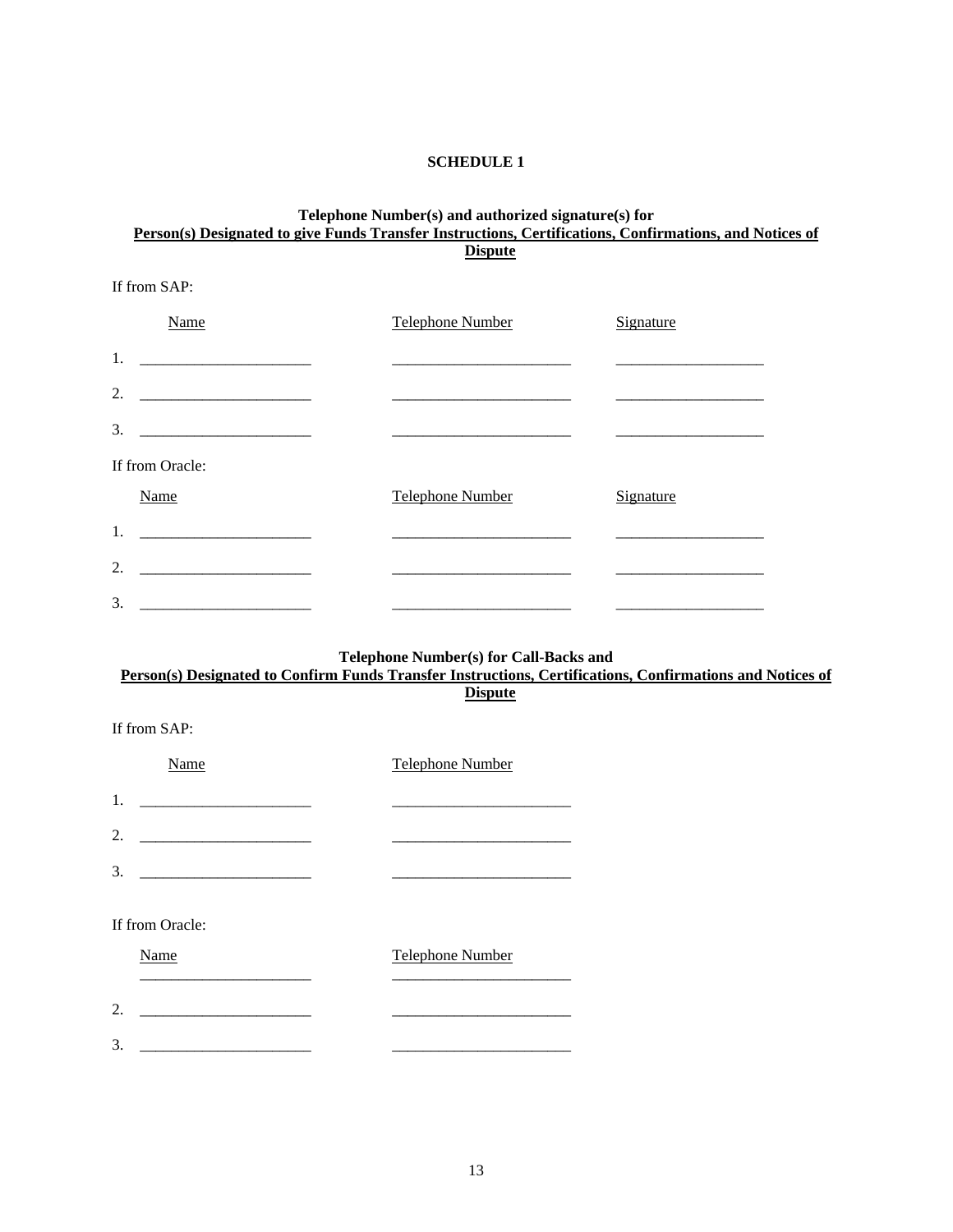## **SCHEDULE 2**  J.P.Morgan

### **Schedule of Fees for Escrow Agent Services**

Based upon our current understanding of your proposed transaction, our fee proposal is as follows:

#### **Account Acceptance Fee .** . . . . . . . . . . . . . . . . . . . . . . . . . . . . . . . …. TEXT REMOVED - NOT RELEVANT TO MOTION

Encompassing review, negotiation, and execution of governing documentation, opening of the account, and completion of all due diligence documentation. Payable upon closing.

#### **Annual Administration Fee** . . . . . . . . . . . . . . . . . . . . . . . . . . . . . . . . . TEXT REMOVED - NOT RELEVANT TO MOTION

The Administration Fee covers our usual and customary ministerial duties, including record keeping, distributions, document compliance, and such other duties and responsibilities expressly set forth in the governing documents for each transaction. Payable upon closing, and annually in advance thereafter without pro-ration for partial years.

#### **Extraordinary Services and Out-of Pocket Expenses**

Any additional services beyond our standard services as specified above, and all reasonable out-of-pocket expenses including attorney's or accountant's fees and expenses will be considered extraordinary services for which related costs, transaction charges, and additional fees will be billed at the Bank's then standard rate. Disbursements, receipts, investments or tax reporting exceeding 25 items per year may be treated as extraordinary services thereby incurring additional charges*.* The Escrow Agent may impose, charge, pass-through and modify fees and/or charges for any account established and services provided by the Escrow Agent, including but not limited to, transaction, maintenance, balance-deficiency, and service fees and other charges, including those levied by any governmental authority.

#### **Disclosure & Assumptions**

- Please note that the fees quoted are based on a review of the transaction documents provided and an internal due diligence review. JPMorgan reserves the right to revise, modify, change and supplement the fees quoted herein if the assumptions underlying the activity in the account, level of balances, market volatility or conditions or other factors change from those used to set our fees.
- The Escrow Fund shall be continuously invested in a JPMorgan Chase Bank money market deposit account ("MMDA") or a JPMorgan Chase Bank Cash Compensation account. MMDA and Cash Compensation Accounts have rates of compensation that may vary from time to time based upon market conditions. The Annual Administration Fee would include a supplemental charge up to 25 basis points on the Escrow Fund amount if another investment option were to be chosen.
- The Parties acknowledge and agree that they are permitted by U.S. law to make up to six (6) pre-authorized withdrawals or telephonic transfers from an MMDA per calendar month or statement cycle or similar period. If the MMDA can be accessed by checks, drafts, bills of exchange, notes and other financial instruments ("Items"), then no more than three (3) of these six (6) transfers may be made by an Item. The Escrow Agent is required by U.S. law to reserve the right to require at least seven (7) days notice (which notice shall be deemed to have been received by the Escrow Agent on the day any Joint Written Instruction, Certification or Confirmation is received in accordance with Section 4 of this Agreement) prior to a withdrawal from a money market deposit account; however, the Escrow Agent does not presently exercise this right.
- Payment of the invoice is due upon receipt.